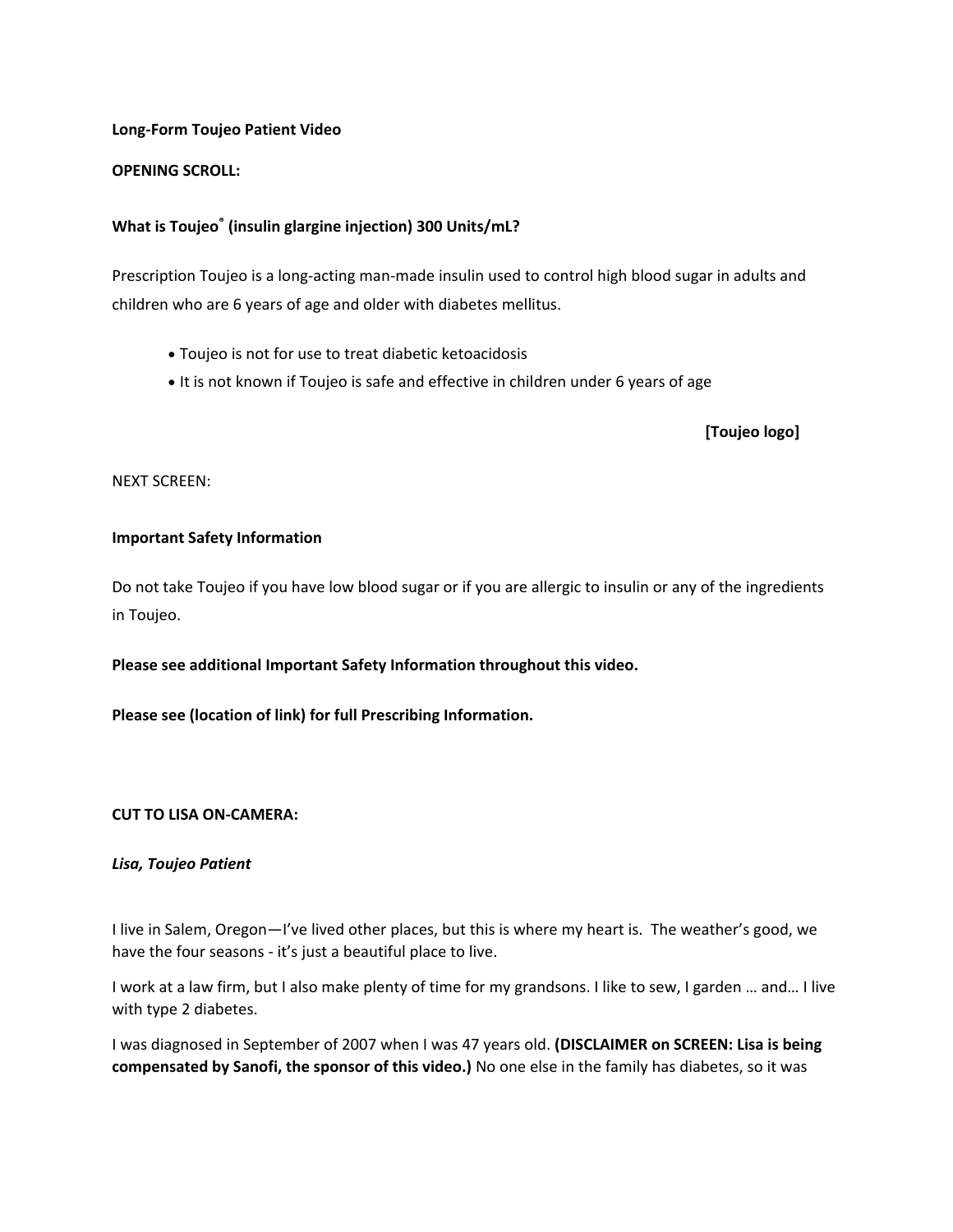quite a shock. I'd been a single mom for many years, and then overnight, in addition to juggling a busy family life and working two or three jobs, I had to learn to manage a disease.

The diagnosis left me so scared. I felt like I was losing control of my life. I wanted desperately to get it back, so I did *everything* that might help control diabetes! I took the oral medication my doctor prescribed, I joined an exercise class, I walked, I swam, I cut out carbs, lost weight. And you know what else I did? I burned myself out! The strict regimen I set was too much for me.

My doctor noticed that I had taken a step back and understood my struggle. She suggested an injectable. The thought made me just as scared as when I was diagnosed! In a panic, I went out and got two rescue cats and some chickens – if I didn't have control over taking care of myself, at least I could take care of others.

Turns out I probably didn't need to start my own zoo because shots were not as bad as I thought. But just about the time I became known as the neighborhood egg supplier, I got another round of bad news. Because of some insurance challenges, I was going to need to switch treatments.

My doctor suggested Toujeo **(DISCLAIMER on SCREEN: Toujeo (insulin glargine injection) 300 Units/mL)**, and this time I didn't panic. (**DISCLAIMER on SCREEN: Before starting Toujeo, tell your doctor about all your medical conditions and all the medications you take, including OTC medicines, vitamins and supplements, and herbal supplements.**)

I had learned to trust my doctor and I had learned the value of research. I read all about it and then brought any questions to my doctor I was really glad to hear about the proven A1C reduction – that was so important to me. We also discussed that the most common side effect of any insulin, including Toujeo, is low blood sugar, so I made sure to tell my family about the signs and symptoms of low blood sugar so they could hep me recognize it. **(DISCLAIMER on SCREEN: The most common side effect of any insulin, including Toujeo, is low blood sugar (hypoglycemia), which may be serious and lifethreatening. Ask your doctor about the signs and symptoms of hypoglycemia, how to monitor your blood sugar, and what to do if you have a hypoglycemic event. Please also listen to the Important Safety Information at the end of this video for more about Toujeo.)**

I'm now three years into my Toujeo journey and I can say that it is working really well for me. My A1Cs are at a level that makes me and my doctor happy. **(DISCLAIMER on SCREEN: Patient story reflects the real-life experiences of a patient who has been prescribed TOUJEO. However, individual experiences may vary. Patient stories are not necessarily representative of what another patient using TOUJEO may experience).** And I really like that with Toujeo, I use fewer pens… so I even have a little more room in the fridge for all those eggs. Toujeo has just been a good choice for me.

It took me a while to get to this point, but I want other people to learn from my story: you don't have to do everything at once, like I tried to do. It's easier to have an occasional treat than to say, "I'm never going to eat carbs again." It's easier to say "I'm going to walk around the block" than it is to set an immediate goal of two miles. Baby steps are better than no steps. Find a doctor you can trust, advocate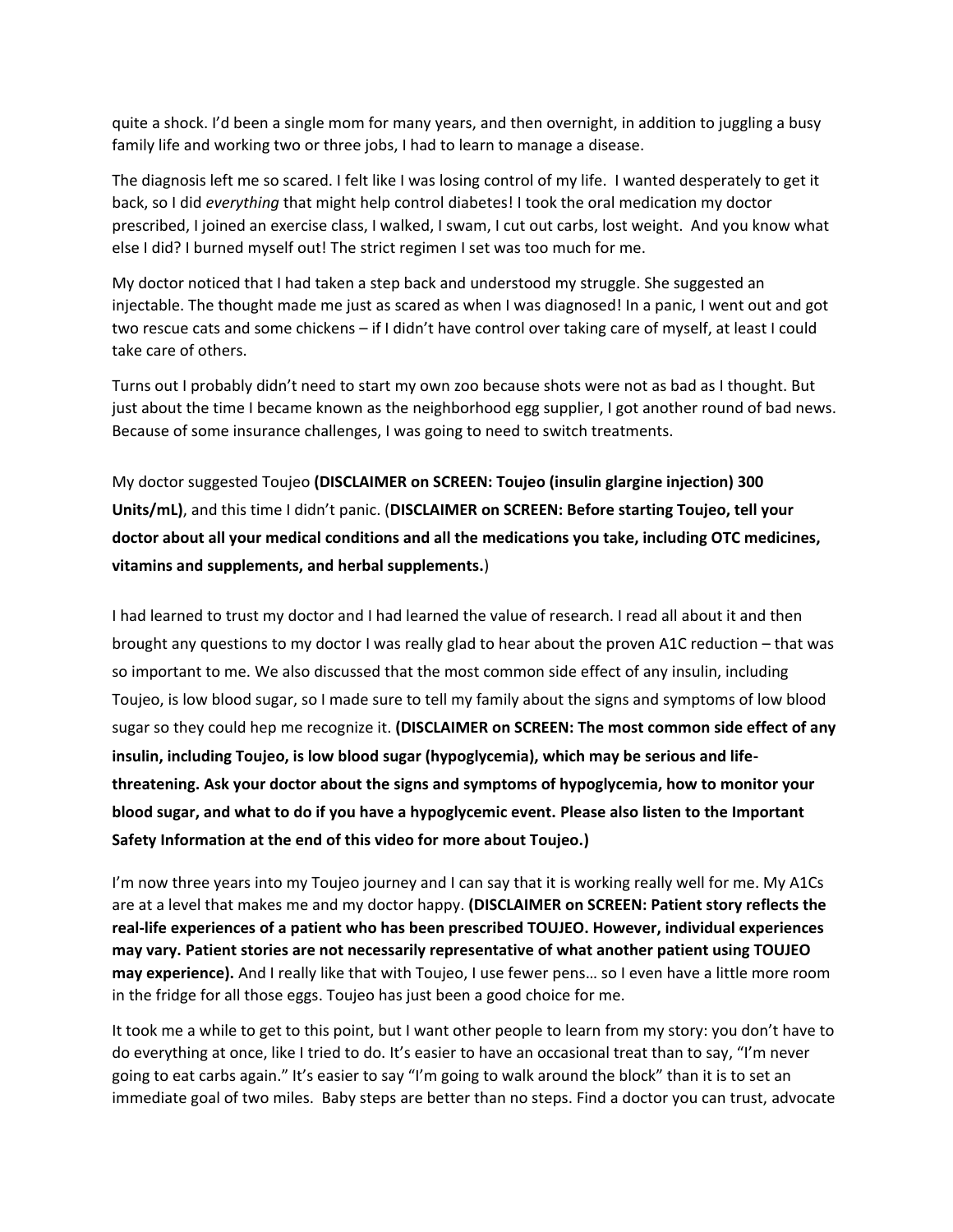for yourself, do your research and find a therapy that works for you. I'm so grateful to have found Toujeo, even if I did have to rescue a couple of cats and adopt some chickens along the way.

# **CLOSING SCROLL WITH VO:**

### **Important Safety Information**

Do not take Toujeo if you have low blood sugar or if you are allergic to insulin or any of the ingredients in Toujeo.

**Do not share your pen(s) with other people, even if the needle has been changed.** You may give other people a serious infection, or get a serious infection from them.

Before starting Toujeo, tell your doctor about all your medical conditions, including if you have liver or kidney problems, if you are pregnant or planning to become pregnant, or if you are breastfeeding or planning to breastfeed.

**Change (rotate) your injection sites within the area you chose with each dose** to reduce your risk of getting lipodystrophy (pitted or thickened skin) and localized cutaneous amyloidosis (skin with lumps) at the injection sites. **Do not** use the same spot for each injection or inject where the skin is pitted, thickened, lumpy, tender, bruised, scaly, hard, scarred or damaged.

Heart failure can occur if you are taking insulin together with pills called TZDs (thiazolidinediones), even if you have never had heart failure or other heart problems. If you have heart failure, it may get worse while you take TZDs with Toujeo. Your treatment with TZDs and Toujeo may need to be changed or stopped by your doctor if you have new or worsening heart failure. Tell your doctor if you have any new or worsening symptoms including:

- Shortness of breath
- Sudden weight gain
- Swelling of your ankles or feet

Tell your doctor about all the medications you take, including OTC medicines, vitamins, and supplements, and herbal supplements.

Toujeo should be taken at the same time once a day. Test your blood sugar levels daily while using any insulin. Do not change your dose or type of insulin without talking to your doctor. Verify you have the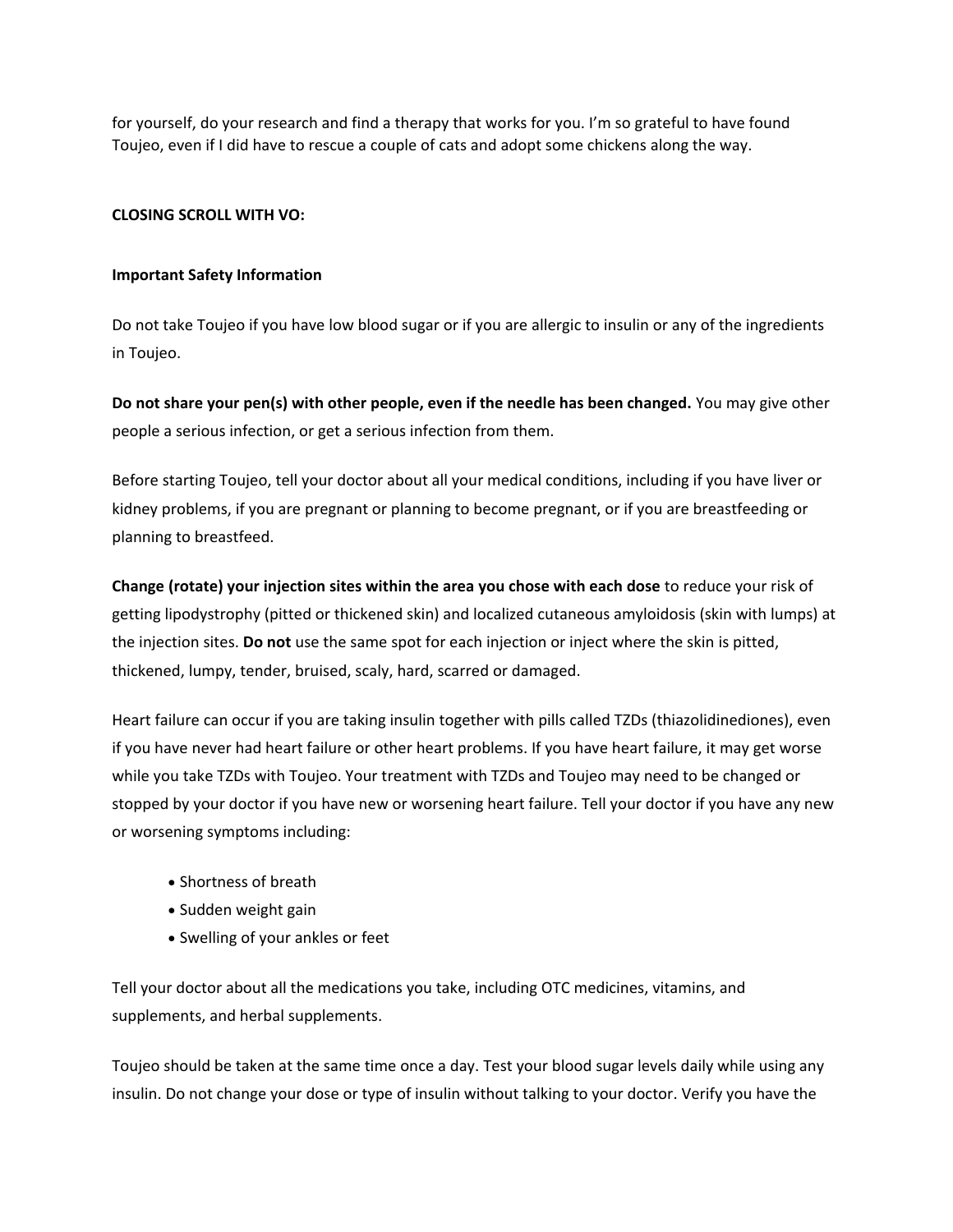correct insulin before each injection. **Do NOT use a syringe to remove Toujeo from your pen.** Your dose for Toujeo may be different from other insulins you have taken. Any change of insulin should be made cautiously and only under medical supervision.

**Do NOT dilute or mix Toujeo with any other insulin or solution.** It will not work as intended and you may lose blood sugar control, which could be serious. Use Toujeo only if the solution is clear and colorless with no particles visible.

While using Toujeo, do not drive or operate heavy machinery until you know how Toujeo affects you. Don't drink alcohol or use other medicines that contain alcohol.

**The most common side effect of any insulin, including Toujeo, is low blood sugar (hypoglycemia), which may be serious and life-threatening.** Severe hypoglycemia may cause harm to your heart or brain. Symptoms of serious low blood sugar may include shaking, sweating, fast heartbeat, and blurred vision.

Toujeo may cause severe allergic reactions that can lead to death. Get medical help right away if you have:

- A rash over your whole body
- Shortness of breath
- Swelling of your face, tongue, or throat
- Extreme drowsiness, dizziness, or confusion
- Trouble breathing
- Fast heartbeat
- Sweating

Toujeo may have additional side effects including swelling, weight gain, low potassium, and injection site reactions which may include change in fat tissue, skin thickening, redness, swelling, and itching.

Toujeo<sup>®</sup> SoloStar® and Toujeo® Max SoloStar® are single-patient-use prefilled insulin pens. It is important to perform a safety test when using a new pen for the first time. Talk to your doctor about proper injection technique and follow instructions in the *Instruction Leaflet* that comes with the pen.

# • **[Please](http://products.sanofi.us/toujeo/toujeo.pdf) see Full Prescribing Information on this website.**